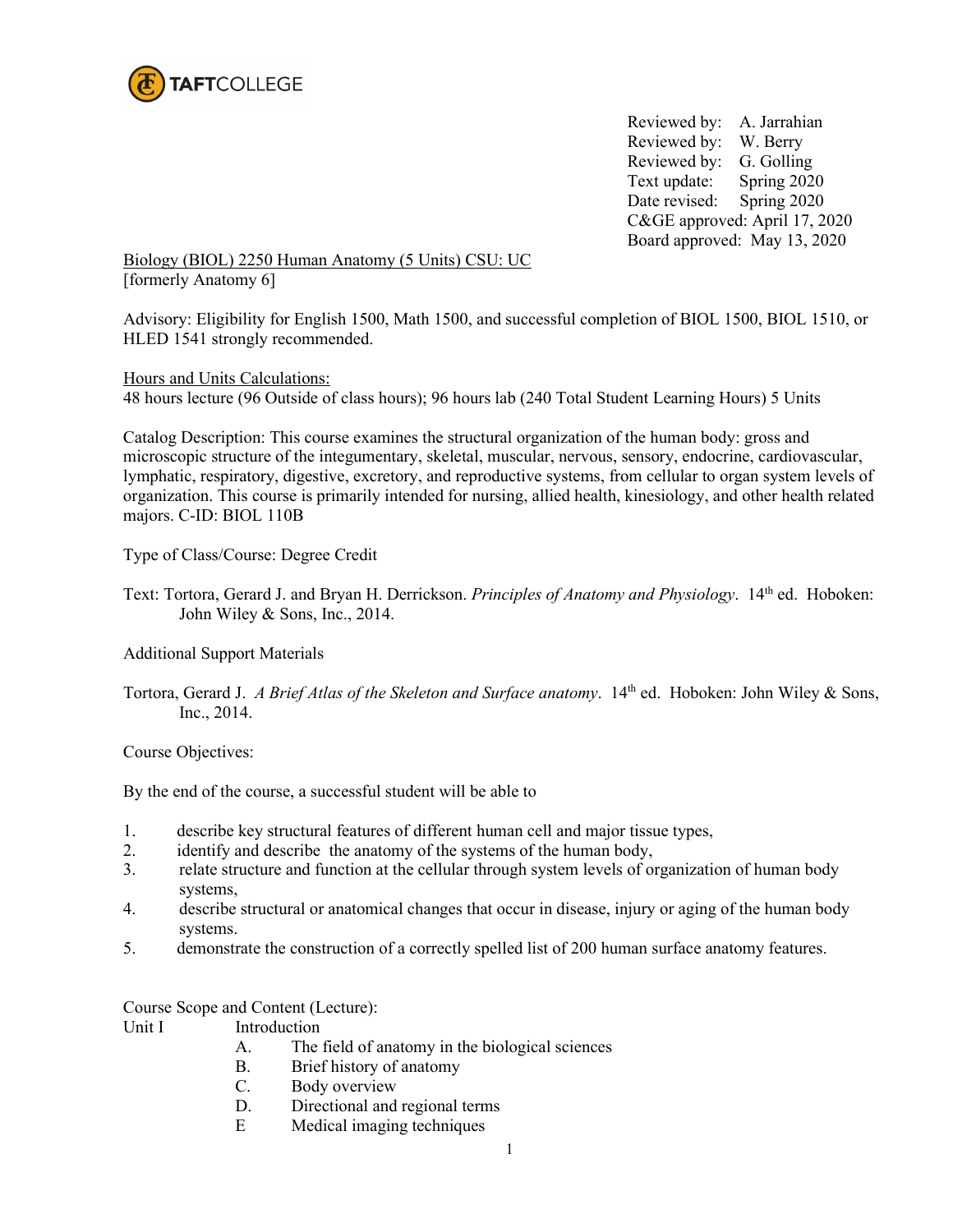

| Unit II   | Cells and Tissues<br>Cell Types<br>А.                                                |  |  |
|-----------|--------------------------------------------------------------------------------------|--|--|
|           | <b>B.</b><br><b>Tissue Types</b>                                                     |  |  |
| Unit III  | The Integumentary System                                                             |  |  |
|           | A.<br>Layers of the skin                                                             |  |  |
|           | <b>B.</b><br>Appendages of the skin                                                  |  |  |
|           | $C_{\cdot}$<br>Functions of the integument                                           |  |  |
|           | D.<br>Skin properties and conditions                                                 |  |  |
| Unit IV   | The Skeletal System                                                                  |  |  |
|           | Functions of the skeleton<br>A.                                                      |  |  |
|           | <b>B.</b><br>Histology of bone                                                       |  |  |
|           | C.<br>Bone development, growth, and repair                                           |  |  |
|           | D.<br>Joint classification                                                           |  |  |
|           | Ε.<br>Bone fractures and disorders                                                   |  |  |
| Unit V    | The Muscular System                                                                  |  |  |
|           | Histology of muscles<br>А.                                                           |  |  |
|           | <b>B.</b><br>Muscle classification and mechanics                                     |  |  |
|           | C.<br>Dangers of anabolic steroids<br>D.<br>Muscle disorders                         |  |  |
|           |                                                                                      |  |  |
| Unit VI   | The Nervous System                                                                   |  |  |
|           | Introduction<br>A.                                                                   |  |  |
|           | <b>B.</b><br>Nerve tissue                                                            |  |  |
|           | C.<br>Central nervous system and anatomy of the developing brain                     |  |  |
|           | D.<br>Peripheral nervous system                                                      |  |  |
|           | $E_{\cdot}$<br>Autonomic nervous system<br>F.                                        |  |  |
|           | Special senses<br>G.<br>Nervous system disorders                                     |  |  |
|           |                                                                                      |  |  |
| Unit VII  | The Endocrine System                                                                 |  |  |
|           | Nervous vs. endocrine system communication<br>А.                                     |  |  |
|           | В.<br>Endocrine vs. exocrine glands                                                  |  |  |
|           | C.<br>Endocrine glands and hormones                                                  |  |  |
|           | D.<br>Endocrine system disorders                                                     |  |  |
| Unit VIII | The Cardiovascular System                                                            |  |  |
|           | Blood<br>A.                                                                          |  |  |
|           | <b>B.</b><br>The heart                                                               |  |  |
|           | $C_{\cdot}$<br>Arterial and venous circulation                                       |  |  |
|           | D.<br>Comparison of adult and fetal circulation<br>E.                                |  |  |
|           | Lymphatic system anatomy and circulation<br>F <sub>r</sub><br>Cardiovascular Disease |  |  |
|           |                                                                                      |  |  |
| Unit IX   | The Respiratory System<br>А.                                                         |  |  |
|           | The respiratory tract<br><b>B.</b><br>The lungs                                      |  |  |
|           | C.<br><b>Respiratory Disorders</b>                                                   |  |  |
|           |                                                                                      |  |  |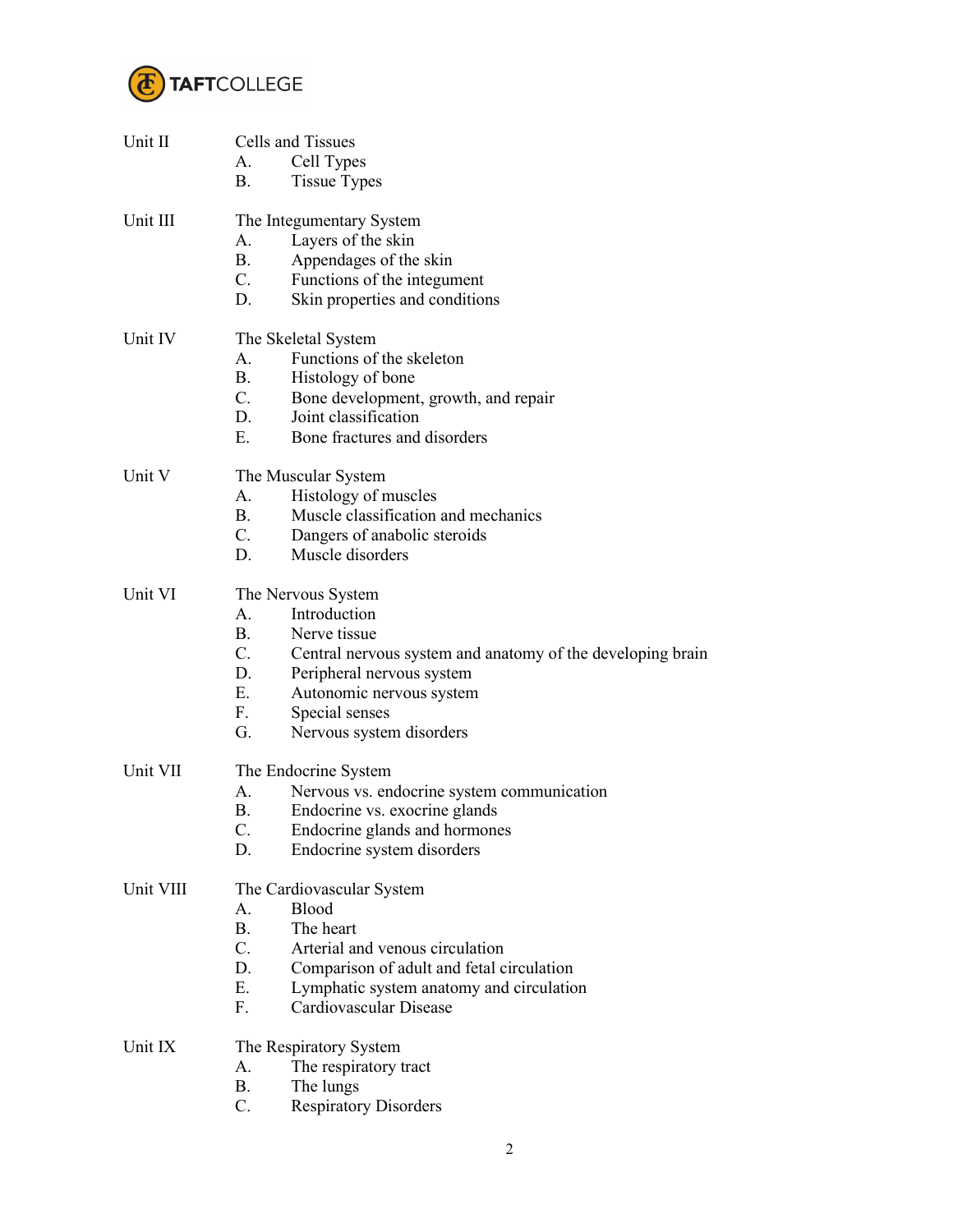

| Unit X    | The Digestive System<br>The digestive tract<br>A.<br>Digestive glands<br><b>B.</b><br>$C_{\cdot}$<br>Digestive system disorders                                                                                         |
|-----------|-------------------------------------------------------------------------------------------------------------------------------------------------------------------------------------------------------------------------|
| Unit XI   | The Urinary System<br>A.<br>The kidney<br>The urinary tract<br>$\mathbf{B}$ .<br>$C_{\cdot}$<br>Urinary system disorders                                                                                                |
| Unit XII  | The Reproductive System<br>Introduction<br>A.<br><b>B.</b><br>Male reproductive system<br>C.<br>Female reproductive system<br>D.<br>Role of hormones in the reproductive system<br>E.<br>Reproductive system disorders  |
| Unit XIII | <b>Basic Embryology</b><br>Basic body plan<br>A.<br><b>B.</b><br>Embryonic period                                                                                                                                       |
|           | Course Scope and Content (Laboratory):                                                                                                                                                                                  |
| Unit I    | Cells and Tissues                                                                                                                                                                                                       |
|           | Introduction to microscope<br>A.<br><b>B.</b><br>Epithelium and connective tissue                                                                                                                                       |
| Unit II   | <b>Integument System</b><br>Skin model identification<br>A.<br>B.<br>Histology sections                                                                                                                                 |
| Unit III  | Skeletal System<br>Bone and bone marking identification<br>А.<br>Histology sections<br>В.                                                                                                                               |
| Unit IV   | Muscular System<br>A.<br>Muscle identification and muscle features<br><b>B.</b><br>Histology sections<br>C.<br>Muscle construction using clay models                                                                    |
| Unit V    | Cardiovascular/Circulatory Systems<br>Heart structure identification<br>A.<br><b>B.</b><br>Dissections of heart<br>$C_{\cdot}$<br>Blood vessel identification<br>D.<br>Blood circulation construction using clay models |
| Unit VI   | Nervous Systems<br>Brain identification<br>A.<br><b>B.</b><br>Spinal cord identification<br>$C_{\cdot}$<br>Peripheral nervous system identification<br>Dissection of brain<br>D.<br>Ε.<br>Dissections of eye<br>3       |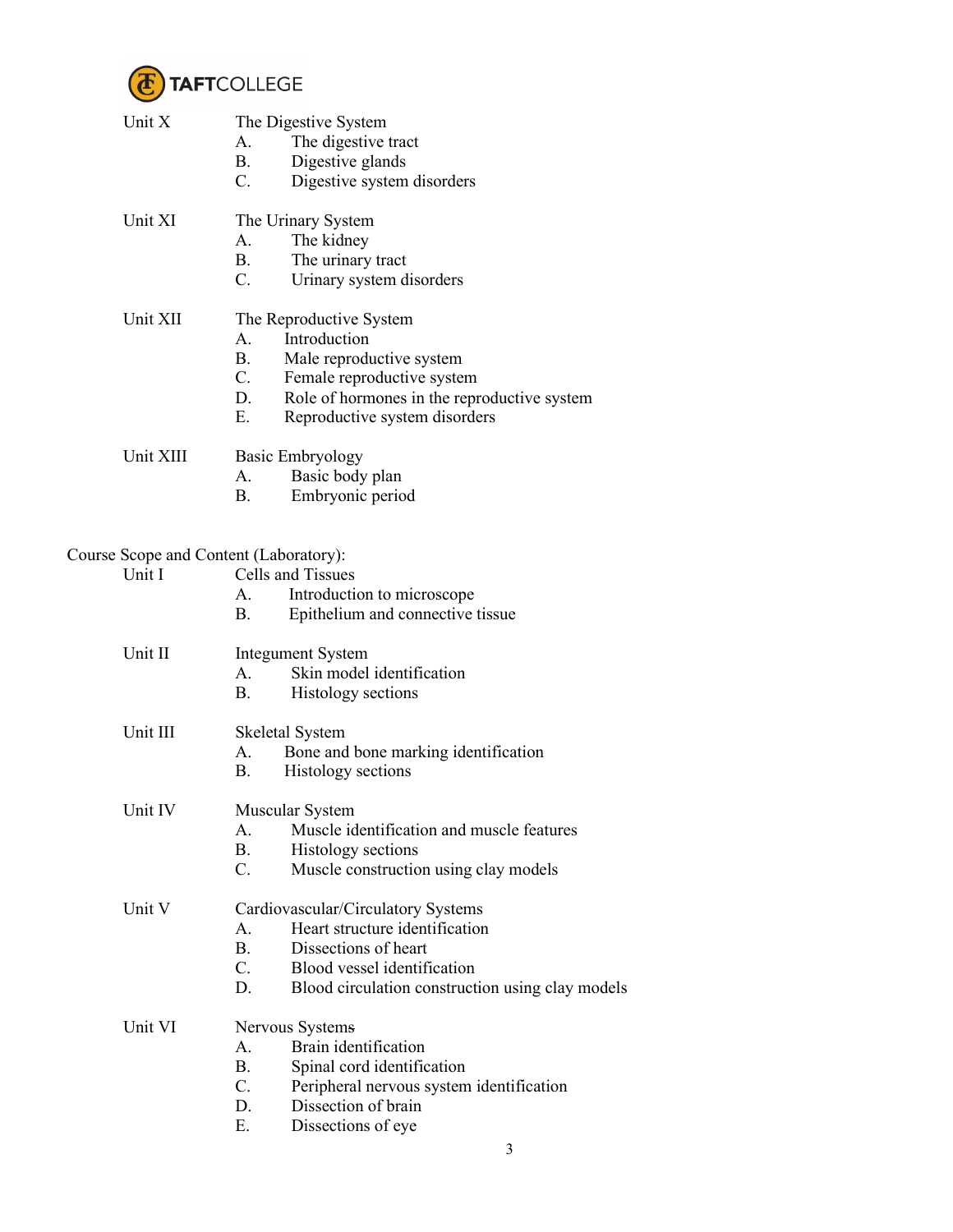

|           | F.<br>Eye structure identification                              |  |  |
|-----------|-----------------------------------------------------------------|--|--|
|           | G.<br>Ear structure identification                              |  |  |
|           | H.<br>Central nervous system construction using clay models     |  |  |
| Unit VII  | <b>Endocrine System</b>                                         |  |  |
|           | Endocrine gland identification<br>A.                            |  |  |
|           | В.<br>Neurohypophysis, adenohypophysis                          |  |  |
| Unit VIII | <b>Respiratory System</b>                                       |  |  |
|           | Organ identification<br>A.                                      |  |  |
|           | <b>B.</b><br>Conductive vs. respiratory division identification |  |  |
|           | C.<br>Respiratory tree models                                   |  |  |
|           | D.<br>Lung models                                               |  |  |
| Unit IX   | Digestive System                                                |  |  |
|           | Organ identification<br>A.                                      |  |  |
|           | Digestive tract construction using clay models<br>В.            |  |  |
| Unit X    | <b>Urinary System</b>                                           |  |  |
|           | Organ identification<br>A.                                      |  |  |
|           | Urinary system construction using clay models<br>В.             |  |  |
| Unit XI   | Reproductive System                                             |  |  |
|           | Organ identification<br>A.                                      |  |  |
|           | Β.<br>Surface anatomy preparation                               |  |  |
|           |                                                                 |  |  |

Learning Activities Required Outside of Class:

The students in this class will spend a minimum of 6 hours per week outside of the regular class time doing the following:

- 1. Studying
- 2. Answering questions
- 3. Completing required reading
- 4. Written work

Methods of Instruction:

- 1. Assigned reading from text and selected references
- 2. Lectures and demonstrations given by instructor using models, charts, multimedia, and preserved specimens
- 3. Dissection of selected organs
- 4. Question sets on unit under study<br>5. Audiovisual presentations
- 5. Audiovisual presentations
- 6. Hands-on laboratory techniques and critical analysis of results
- 7. Construction of representative anatomical organ systems using clay models
- 8. IPAD photo albums<br>9. Practice lab exams a
- Practice lab exams available online and in classroom

Methods of Evaluation: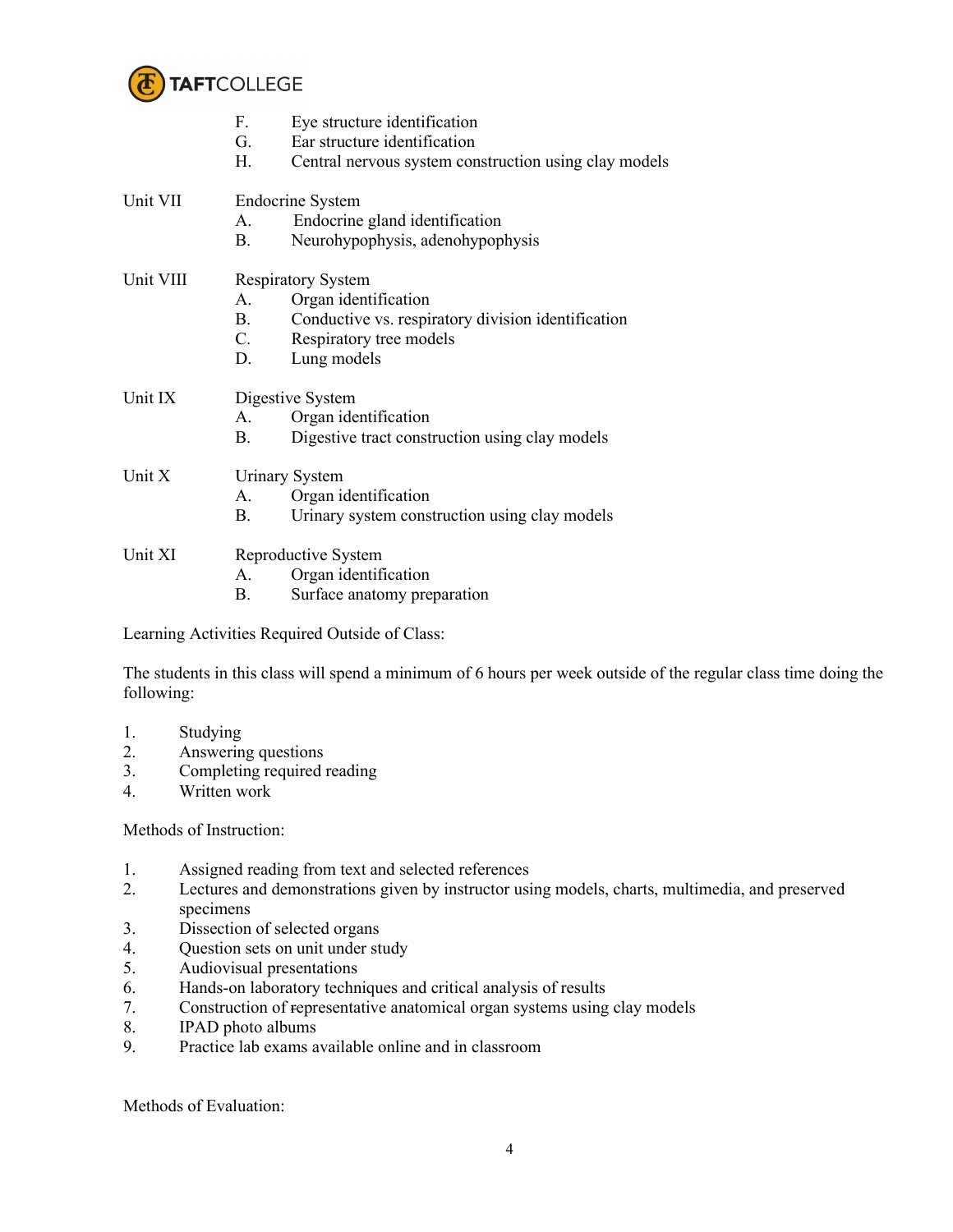

- 1. Writing assignments, including:
	- a. anatomy in Clay worksheets
	- b. take home assignments
- 2. Computational or non-computational problem-solving demonstrations, including:
	- a. unit exams
	- b. daily lecture and lab quizzes
- 3. Skill demonstrations, including:
	- a. dissection
	- b. construction of clay models
- 4. Other examinations, including:
	- a. multiple choice
	- b. completion
	- c. identification
		- 1) comprehensive written and verbal surface anatomy examination
		- 2) one on one demonstration of anatomical knowledge

Laboratory Category: Extensive Laboratory

Pre delivery criteria: All of the following criteria are met by this lab.

- 1. Curriculum development for each lab.
- 2. Published schedule of individual laboratory activities.
- 3. Published laboratory activity objectives.
- 4. Published methods of evaluation.<br>5. Supervision of equipment mainter
- 5. Supervision of equipment maintenance, laboratory setup, and acquisition of lab materials and supplies.

During laboratory activity of the laboratory: All of the following criteria are met by this lab.

- 1. Instructor is physically present in lab when students are performing lab activities.
- 2. Instructor is responsible for active facilitation of laboratory learning.
- 3. Instructor is responsible for active delivery of curriculum.
- 4. Instructor is required for safety and mentoring of lab activities.
- 5. Instructor is responsible for presentation of significant evaluation.

Post laboratory activity of the laboratory: All of the following criteria are met by this lab.

- 1. Instructor is responsible for personal evaluation of significant student outcomes (lab exercises, exams, practicals, notebooks, portfolios, etc.) that become a component of the student grade that cover the majority of lab exercises performed during the course.
- 2. Instructor is responsible for supervision of laboratory clean-up of equipment and materials.

Supplemental Data:

| T.O.P. Code:       | 041000 (Anatomy and Physiology) |
|--------------------|---------------------------------|
| Sam Priority Code: | E: Non-Occupational             |
| Funding Agency:    | Y: Not Applicable               |